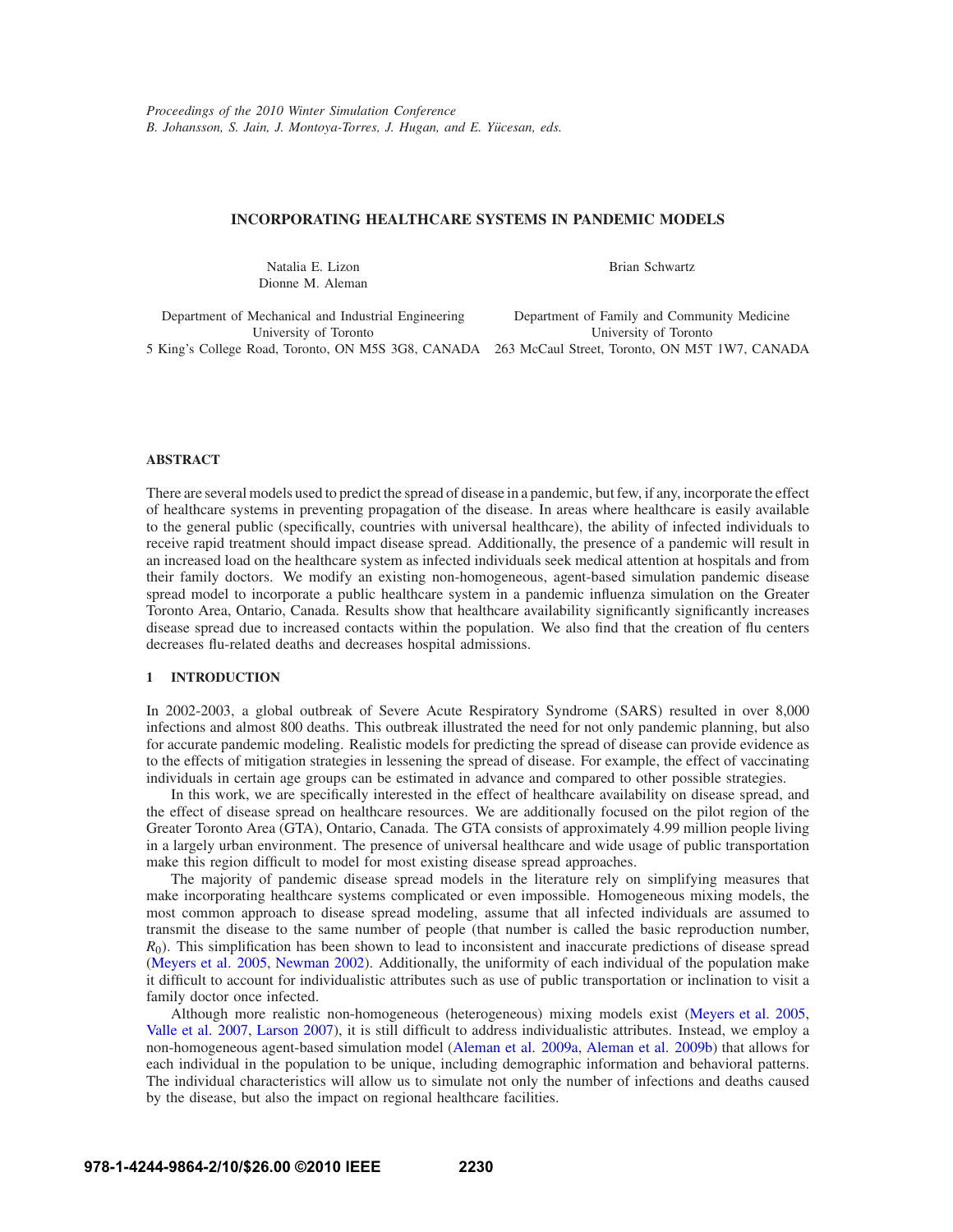We examine the number of visits to hospital emergency departments (EDs) and general practitioners (GPs, also called family doctors) experienced during the pandemic. We compare these values to a situation where the government creates flu assessment, treatment and referral centers throughout the GTA ("flu centers") to test the effectiveness of this mitigation strategy. Furthermore, our results show that just the availability of healthcare significantly impacts the spread of disease, and so models without such considerations may not be applicable to areas where there is universal healthcare.

# **2 NON-HOMOGENEOUS AGENT-BASED SIMULATION MODEL**

We employ the non-homogeneous agent-based simulation model presented in the works of Aleman et al. (2009a), Aleman et al. (2009b). This model considers the three factors that allow for disease transmission: ambient environment, the infectivity of the affected individual, and the vulnerability of the infected individual. This model calculates the probability of infection of any member of the population using Markov chain theory as shown in Figure 1. In the Markov chain, each individual is classified as susceptible (S), infected (I) or removed (R). This type of classification is called an S-I-R model.



Figure 1: Markov chain of transition probabilities in the S-I-R model

Once an individual is infected (i.e., transitions from state S to state I), the length of time that s/he stays in state I can be determined by factors including age, gender, ethnicity, co-morbidities, or any other available information deemed pertinent in predicting duration of infection in an individual. The probability of that patient transitioning to state R before the calculated number of days that person remains infected (that is, the person dies), can also be similarly determined. State R is treated as an absorbing state for the pandemic influenza strain simulated in this work, but in the event of a rapidly mutating disease where recovered individuals do not retain immunity, an individual who transitions into state R can be forced to transition back to state S. This possibility is represented by the dotted arc connecting states R and S.

In any time period, two individuals have some probability of coming into contact with each other based on their household membership, public transportation usage or healthcare usage (e.g., patient-nurse contact), as well as casual contact such as shaking hands or close (within three feet) conversation. If an individual is infected, then all the individuals with which that person has contact have a non-zero probability of becoming infected in the next time period. This probability is transition probability from state S to state I and is calculated by

$$
\Pr_j^n(S,I) = \sum_{i \in \mathcal{I}} \left( t_{ij}^n b_{ij}^n + c_{ij}^n \right) \quad \forall j \in \mathcal{I}
$$
\n<sup>(1)</sup>

where  $\mathscr{S} \subseteq \mathscr{N}$  is the set of susceptible individuals in population  $\mathscr{N}; \mathscr{I} \subseteq \mathscr{N}$  is the set of infected individuals in population  $\mathcal{N}$ ;  $t_{ij}^n$  is the time of contact between person *i* and person *j* in time period *n*; and  $b_{ij}^n$  is the probability of disease transmission from person *i* to person *j* per unit time in time period *n*. Indirect contact between two individuals is controlled by the value  $c_{ij}^n$ , which is independent of the amount of time the two individuals are in the same place. In fact, infected individual *i* and healthy individual *j* may not ever be at the same place at the same time; but if person *i* was in the same location as that person *j* later, person *i*'s microorganisms could still be transmitted to person *j* via contact with fomites or surfaces in the environment.

The specifics of the population generation, transmission probabilities and model design are given in (Aleman et al. 2009a, Aleman et al. 2009b), and are not further discussed here.

### **2.1 Incorporation of healthcare facilities**

The extensions made to this model are to allow for individuals to seek medical attention once they become ill. Medical attention is delivered by family doctors or hospital emergency departments near the infected individual's home. Assignment to a medical facility is based on the regional boundaries of Ontario's Local Health Integration Networks (LHINs), not-for-profit organizations that oversee the administration of Ontario's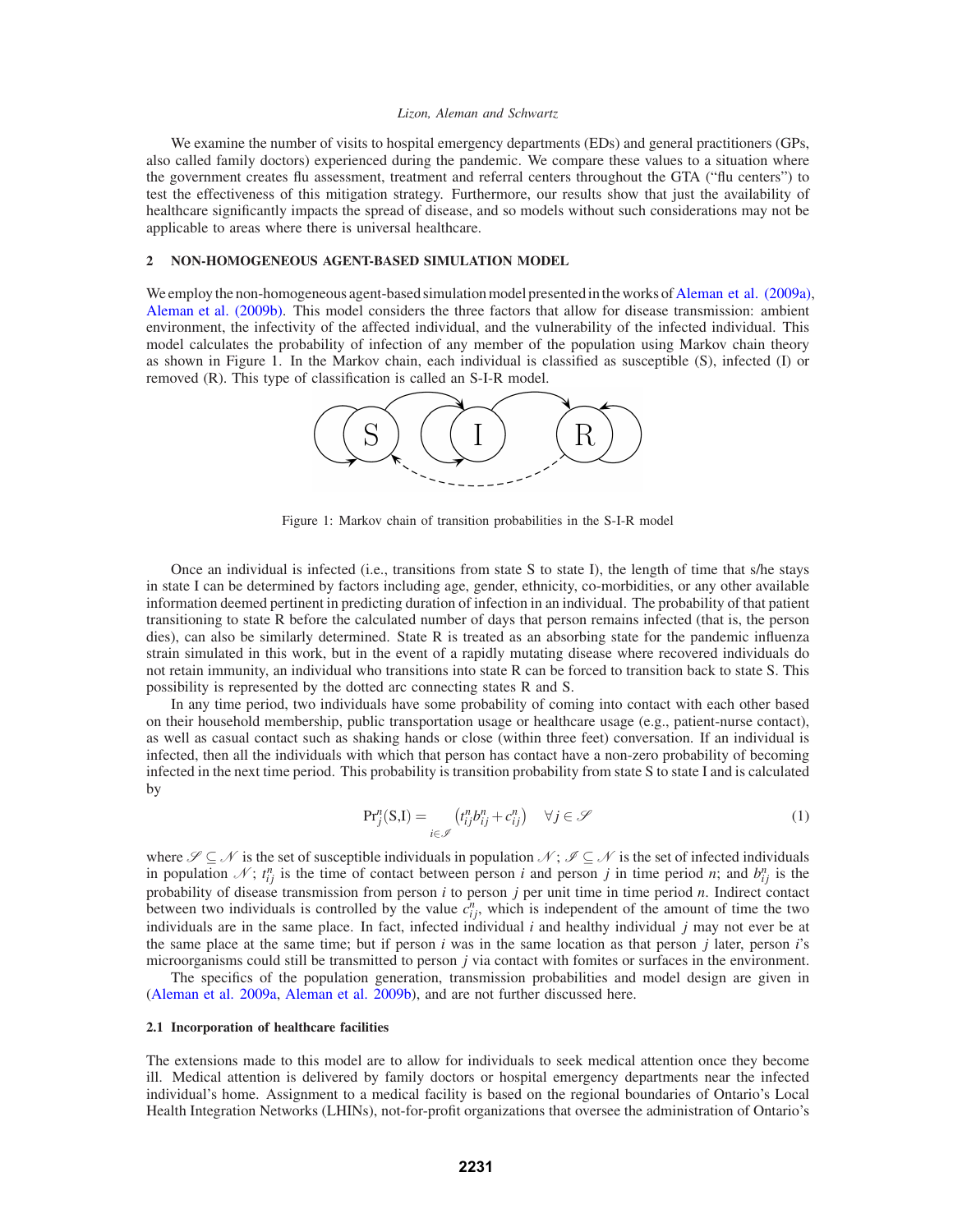|  |  |  | Lizon, Aleman and Schwartz |
|--|--|--|----------------------------|
|--|--|--|----------------------------|

|                                | Age group of infectious person |                   |                  |       |
|--------------------------------|--------------------------------|-------------------|------------------|-------|
| Age group of susceptible nurse |                                |                   | $0-4$ 5-18 19-64 | $64+$ |
| 19-64                          |                                | $1.10 \quad 1.10$ | 1.10             | 1.10  |

Table 1: Number of contacts and time of each contact with between infected nurses and patients

| Contact                                   | Probability |
|-------------------------------------------|-------------|
| Infected nurse with susceptible patient   | 0.250000    |
| Susceptible nurse with infected patient   | 0.250000    |
| Infected patient with susceptible patient | 0.000219    |

Table 2: Estimated contact probabilities

healthcare budget. There are 14 LHINs that encompass the province of Ontario, and five of them address the GTA.

The model assigns individuals to households located in census tracts according to census data, and each census tract is serviced by a specific LHIN. The probability of individual being in a particular LHIN's jurisdiction is given in (Central West LHIN 2004, Mississauga Halton LHIN 2004, Toronto Central LHIN 2004, Central LHIN 2008, Central East LHIN 2009). Each of these five LHINs covering the GTA contains between two and nine hospitals (Ontario Hospital Association 2007), and an individual in a particular LHIN seeking medical attention will uniformly randomly visit one of the hospitals within the LHIN.

We can also use the LHINs to calculate the number of ED physicians, primary care physicians, ED nurses and intensive care unit (ICU) nurses per LHIN (Ontario Physician Human Resources Data Centre 2008, National Physician Survey 2007), as well as the probability that an individual in a LHIN is one of these clinician types. An individual who is an ED Nurse, an ICU nurse or an ED physician is assigned to a hospital within his/her home LHIN. The probability of working at each hospital for a given LHIN is uniformly distributed for each hospital.

Each individual is also assigned to be either an acute or non-acute patient, based on a 3.29% annual probability of visiting an emergency department in Ontario (Institute for Clinical Evaluative Sciences 2000). These acute patients visit the ED for reasons other than pandemic influenza. The probability of an individual visiting the ED due to pandemic influenza was assumed to be 10%, while a visit to a GPs was estimated to be 40% (Ontario Health Plan for an Influenza Pandemic 2008). The remaining 50% of the population did not receive care, and we estimated 15% stayed home while infected, and 35% continued about their usual daily business. These values were informed by expert opinion and intuition, but can be adjusted as necessary to reflect the population's true behavior should more data become available.

Once an individual visits a hospital, there is a probability of disease transmission from the infected patient to nurses. Contact times and durations based on expert opinion from infectious disease clinicians at Mount Sinai Hospital in Toronto, Ontario are given in Table 1.

We additionally incorporate the contact probabilities shown in Table 2. The 25% probabilities given for the two types of nurse contact with patients arise from the simplifying assumption that there are four nurses working on an ED shift at any time. The probability of an infected patient having contact with a susceptible patient is the probability that a non-infected individual will visit the hospital during a 60-day simulation for non-pandemic related reasons (3.29% chance) divided by 60 to indicate probability of an ED visit on a particular day; this number is further multiplied by 40% to represent a 40% chance that two individuals will be within the requisite two-meter radius proximity of each other for disease transmission to occur (Low et al. 2007).

Patients who are admitted to a hospital in-patient bed or to the ICU are assumed to remain in the hospital and then stay home throughout the remainder of the model. The length of stay expected for an influenza patient in an acute bed is seven days (Toronto Academic Health Sciences Network 2006), and for an influenza patient in an intensive care bed is ten days (Centers for Disease Control and Prevention 2005, Toronto Academic Health Sciences Network 2006).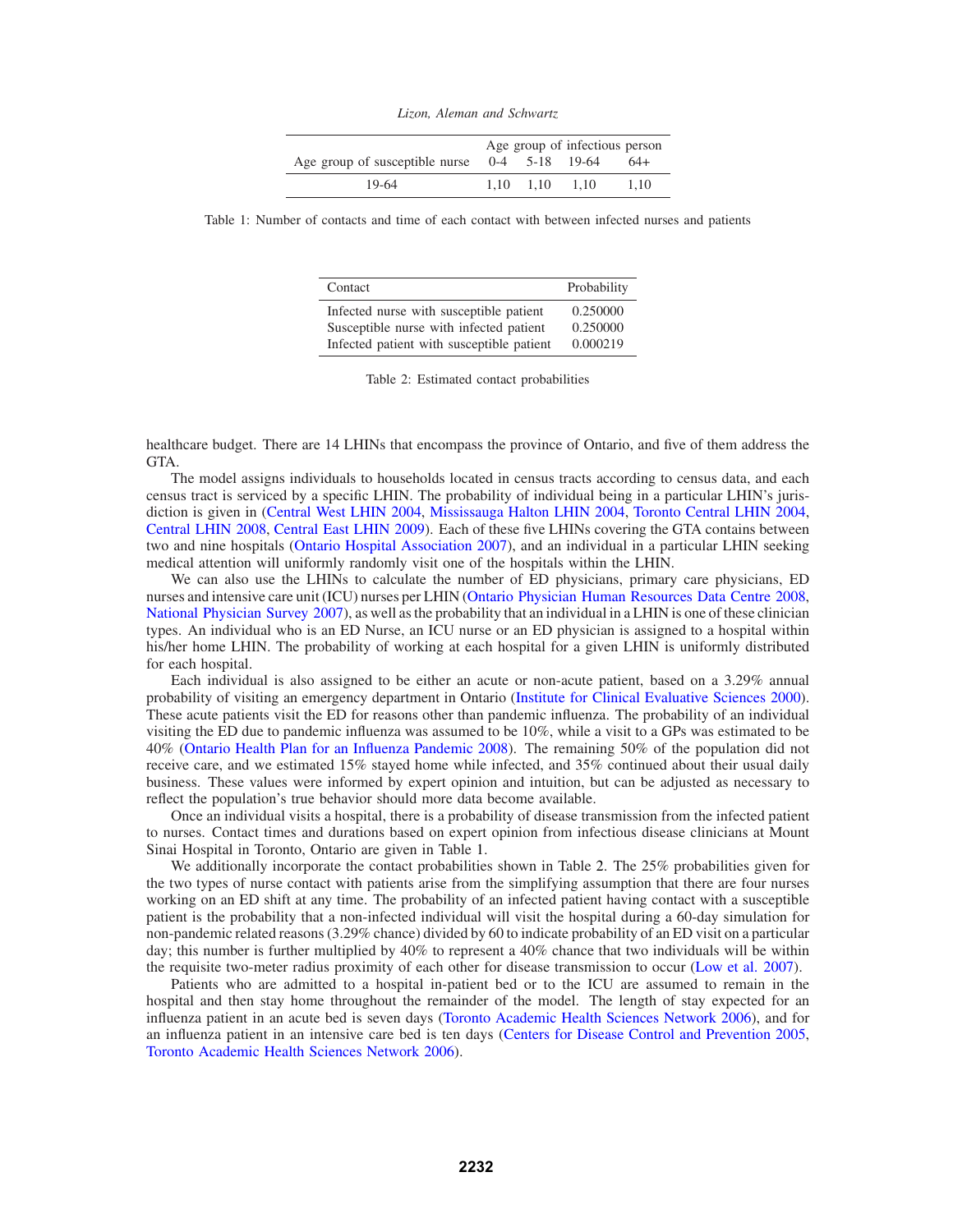| <b>Behavior</b>           | No healthcare | Healthcare | Flu centers |  |
|---------------------------|---------------|------------|-------------|--|
| Visit hospital ED         |               | 0.10       | 0.05        |  |
| Visit primary care doctor |               | 0.40       | 0.70        |  |
| Stay at home              | 0.15          | 0.15       | 0.10        |  |
| Continue with work/school | 0.85          | 0.35       | 0.15        |  |

*Lizon, Aleman and Schwartz*

Table 3: Probability of a patient behaviour once infected

|          |               | <b>Infections</b> |             | Deaths        |            |             |  |
|----------|---------------|-------------------|-------------|---------------|------------|-------------|--|
|          | No healthcare | Healthcare        | Flu centers | No healthcare | Healthcare | Flu centers |  |
| Average  | 25,354        | 1,502,984         | 1,231,828   | 1,383         | 54,448     | 34,047      |  |
| St. Dev. | 510           | 246,886           | 469,208     | 44            | 8.951      | 12.978      |  |
| Minimum  | 22,873        | 14                | 14          | 1.220         | $\theta$   | $\theta$    |  |
| Maximum  | 26,446        | 1,569,207         | 1,454,763   | 1,509         | 57,388     | 40.418      |  |

|  |  |  |  |  |  |  | Table 4: Statistical results of total number of infections and deaths |  |  |
|--|--|--|--|--|--|--|-----------------------------------------------------------------------|--|--|
|--|--|--|--|--|--|--|-----------------------------------------------------------------------|--|--|

#### **2.2 Mitigation strategy assessment**

The mitigation strategy assessed in this work is the introduction of flu centers. It is thought that flu centers can reduce the load on hospitals while simultaneously lowering the number of infections and deaths. This model tests the effectiveness of establishing flu centers through the GTA based on the patient behavior assumptions in Table 3, where visiting a flu center is treated as equivalent to visiting a primary care physician.

The model is run both with and without flu centers to assess the relative effectiveness of employing flu centers. The resulting numbers of infected and dead individuals, as well as the load on the healthcare system, were compared to address the impact of flu centres on disease spread. Load on the healthcare system is assessed by collecting information on the number of acute patients, ICU patients and primary care patients seen in the simulation. We additionally keep track of the number of ED nurses, ICU nurses, ED doctors and primary care physicians who become infected during the outbreak.

We also compare the base disease spread model (no healthcare system) to our modified model that includes healthcare availability to examine the impact of healthcare on disease spread.

## **3 RESULTS**

The model is written in C++ and was run on a 32-node, 256-processor Beowulf high performance computing infrastructure to obtain 1,000 simulations of disease spread outcomes over the course of a 100-day outbreak. This number of iterations was chosen based on sensitivity analysis indicating that 1,000 simulations is sufficient to establish a stable distribution of results.

Compared to the original implementation of the disease spread model presented in (Aleman et al. 2009a, Aleman et al. 2009b), which did not include healthcare availability, the inclusion of the health system dramatically increased the spread of the pandemic outbreak due to additional opportunities for contact and disease transmission (Table 4). However, the number of deaths did not rise proportionally when healthcare was added into the model due to the assumption that individuals receiving medical attention would be only half as likely to die from the infection as individuals who do not seek professional care.

With flu centers, the number of infected ED nurses decreased by an average of 18.3%, ICU nurses by 24% and ED doctors by 23%. Somewhat surprisingly, the number of infections among primary care physicians also dropped by an average of 19% with the introduction of flu centers. As expected, the average reduction in influenza patients presenting at EDs was 59%.

Figure 2 demonstrate the impact on disease spread made by the public health system in Ontario. These results show that with 99% confidence, the lack of inclusion of the health system underestimates the spread of disease. Although the number of infections between healthcare and and healthcare with flu centers did not differ in a statistically significant way, the number of deaths with flu centers was reduced in 97.8% of trials. However, in the 2.2% of simulations where the number of deaths with flu centers increased over not having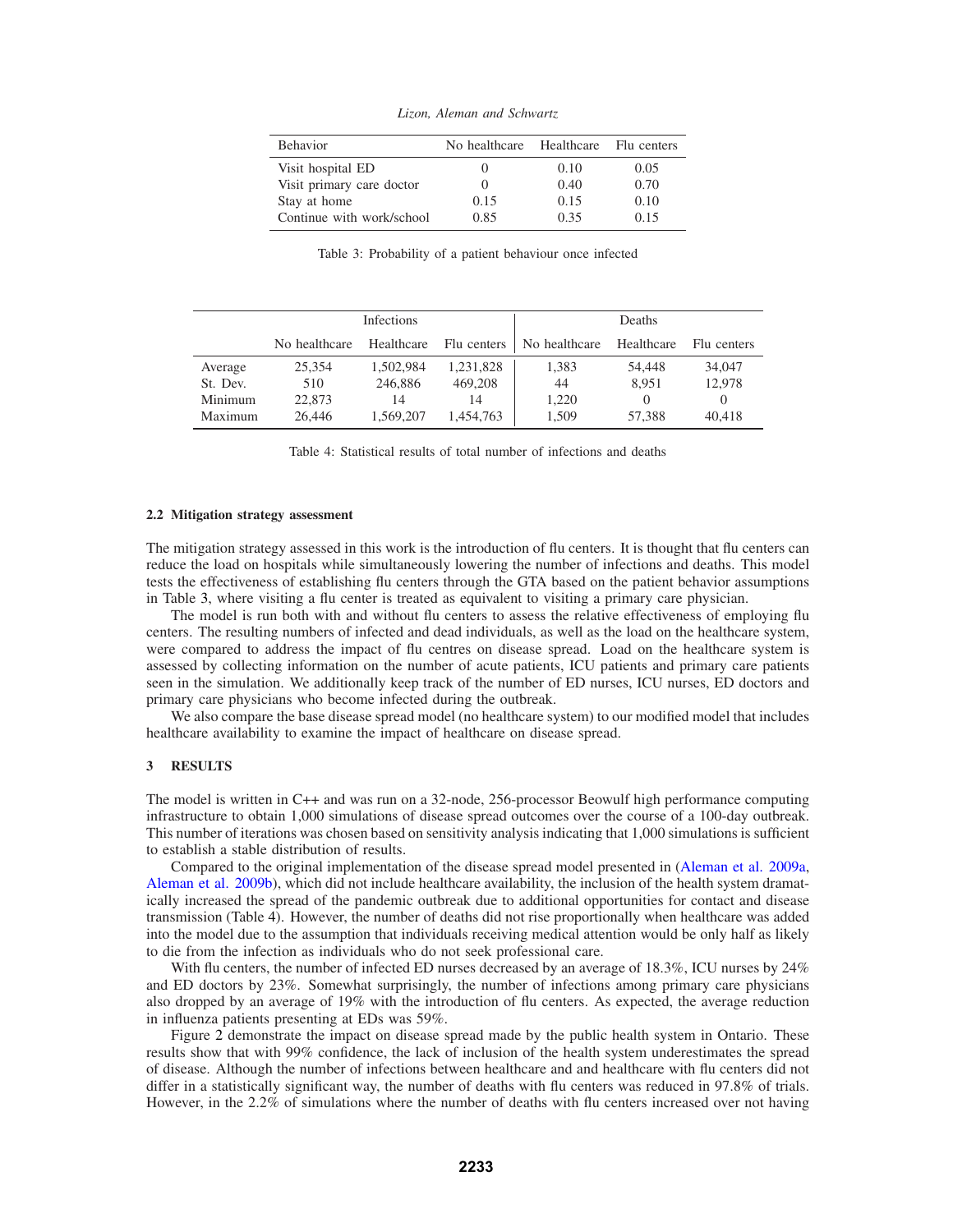

flu centers, the difference in deaths was significant enough to result in only 80% overall confidence that flu centers reduce the number of deaths.

Figure 2: Population outcomes in terms of infections (left) and deaths (right). Top: No healthcare (shown with a different scale than the other scenarios). Middle: Healthcare without flu centers. Bottom: Healthcare with flu centers.

Statistical confidence was assessed using confidence intervals in the following manner. Because common random numbers were used across scenarios, we can examine the difference in all 1,000 outcomes from scenario *i* to scenario *j* and calculate the difference in, say, deaths, from scenario *i* to scenario *j*:

# $\mathbf{x} =$  deaths<sub>*i*</sub> – deaths<sub>*i*</sub>

We can then use confidence intervals to determine the likelihood of a certain difference in outcomes between the two scenarios. For example, we may be 95% confident that the values of **x**—the difference in deaths from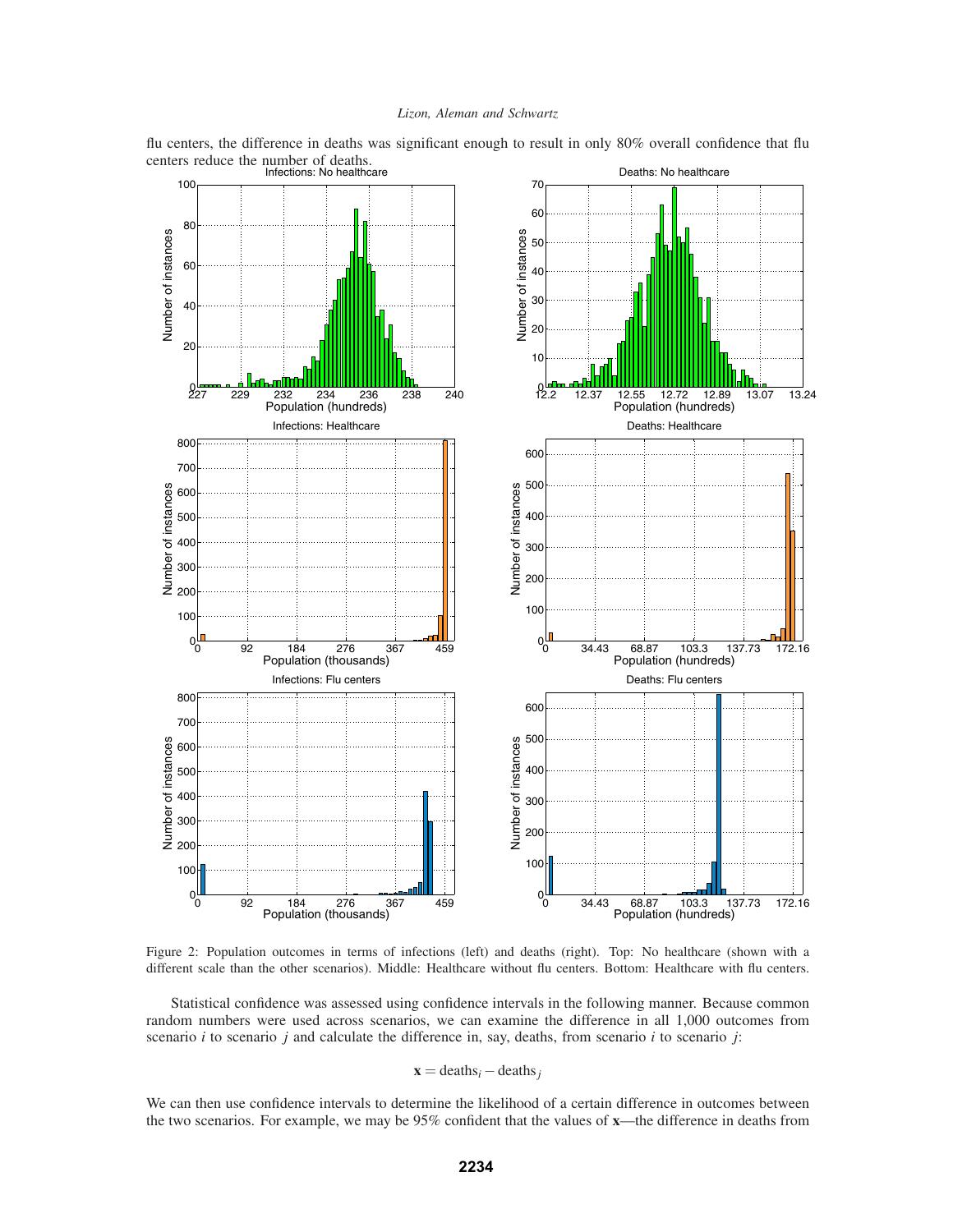scenario *i* to scenario *j*—lie in the range  $[\ell, u]$ . If this range does not contain zero, i.e., the range is totally positive or totally negative, then the two scenarios are different with 95% confidence. If the range is strictly positive, then scenario *i* is worse (more deaths) than scenario *j* with 95% confidence; if the range is strictly negative, then scenario *i* is better (fewer deaths) than scenario *j* with 95% confidence.

For a desired confidence level of  $(1-\alpha)$ , the confidence interval CI is defined by

$$
CI = \hat{\mu}_x \pm z_{\alpha/2} \hat{\sigma}_x
$$

where  $\hat{\mu}_x$  is the mean of **x** and  $\hat{\sigma}_x$  is the standard deviation of **x**. The value  $z_{\alpha/2}$  follows from the normal distribution function.

Worker absenteeism was found to be relatively low, but this was predominately due to the assumption that workers would be outfitted with personal protective equipment. To outfit the 14,330 clinicians found in the model would cost approximately \$1.15M a day, or \$115M throughout the 100-day model. Note however, that because of the shortage of and the high turnover of adequately trained emergency nurses in Ontario (Drummond 2002), further increasing worker absenteeism may again have drastic effects on the health system.

# **4 CONCLUSIONS AND FUTURE DIRECTIONS**

The ability of the population to seek medical attention bears a significant impact on the resulting disease spread in a pandemic. Omission of a health system in agent-based simulation models results in a drastic underestimation of disease spread where medical facilities are readily available to the population. With a health system in place, increasing levels of medical facilities provided reduction in disease spread. Specifically, the availability of flu assessment, treatment and referral centers reduces the load on hospitals and the number of deaths in the general population. Because infected individuals now seek care at medical facilities (in this model, hospitals or primary care physicians), there is increased exposure among clinicians. However, this increased exposure is mitigated by the fact that we assume clinicians are properly outfitted with appropriate personal protective equipment, so the actual number of infections among clinicians remains low.

Future directions include incorporation of per-day assessments on hospital load, and whether or not there are indicators among census tracts or LHIN regions as to when hospitals should consider increasing their workforce, or begin preparing for significant worker absenteeism. Emergency department demand, ward bed demand, intensive care unit demand, and worker absenteeism could all be assessed and compared to available capacity on a per-hospital basis.

Although this research illustrated the usefulness of flu centers, we did not address the exact number or location of these flu centers, instead choosing to focus on the probability that an individuals will visit a flu center. Future work into optimally locating these facilities based on predictions of regional disease spread would be helpful in assisting policy-makers plan for a pandemic outbreak.

### **ACKNOWLEDGMENTS**

This work was supported by the Leaders of Tomorrow Fund of The Canadian Foundation for Innovation.

# **REFERENCES**

- Aleman, D. M., T. G. Wibisono, and B. Schwartz. 2009a, December. Accounting for individual behaviors in a pandemic disease spread model. *Proceedings of the Winter Simulation Annual Conference*.
- Aleman, D. M., T. G. Wibisono, and B. Schwartz. 2009b, June. A non-homogenous agent-based simulation approach to modeling the spread of disease in a pandemic outbreak. *Proceedings of the IERC Annual Conference*.

Centers for Disease Control and Prevention 2005. FluSurge. http://www.cdc.gov/.

Central East LHIN 2009. Integrated health service plan 2010-2013. http://www.centraleastlhin.on.ca/.

Central LHIN 2008. 2007-2008 annual report. http://www.centrallhin.on.ca/.

Central West LHIN 2004. Population health profile: Central West. http://www.centralwestlhin.on.ca/.

Drummond, A. J. 2002. No room at the inn: overcrowding in Ontario's emergency departments. *Canadian Journal of Emergency Medicine* 4 (2): 91–97.

Institute for Clinical Evaluative Sciences 2000. Emergency department services in Ontario. http://www.ices.on.ca/.